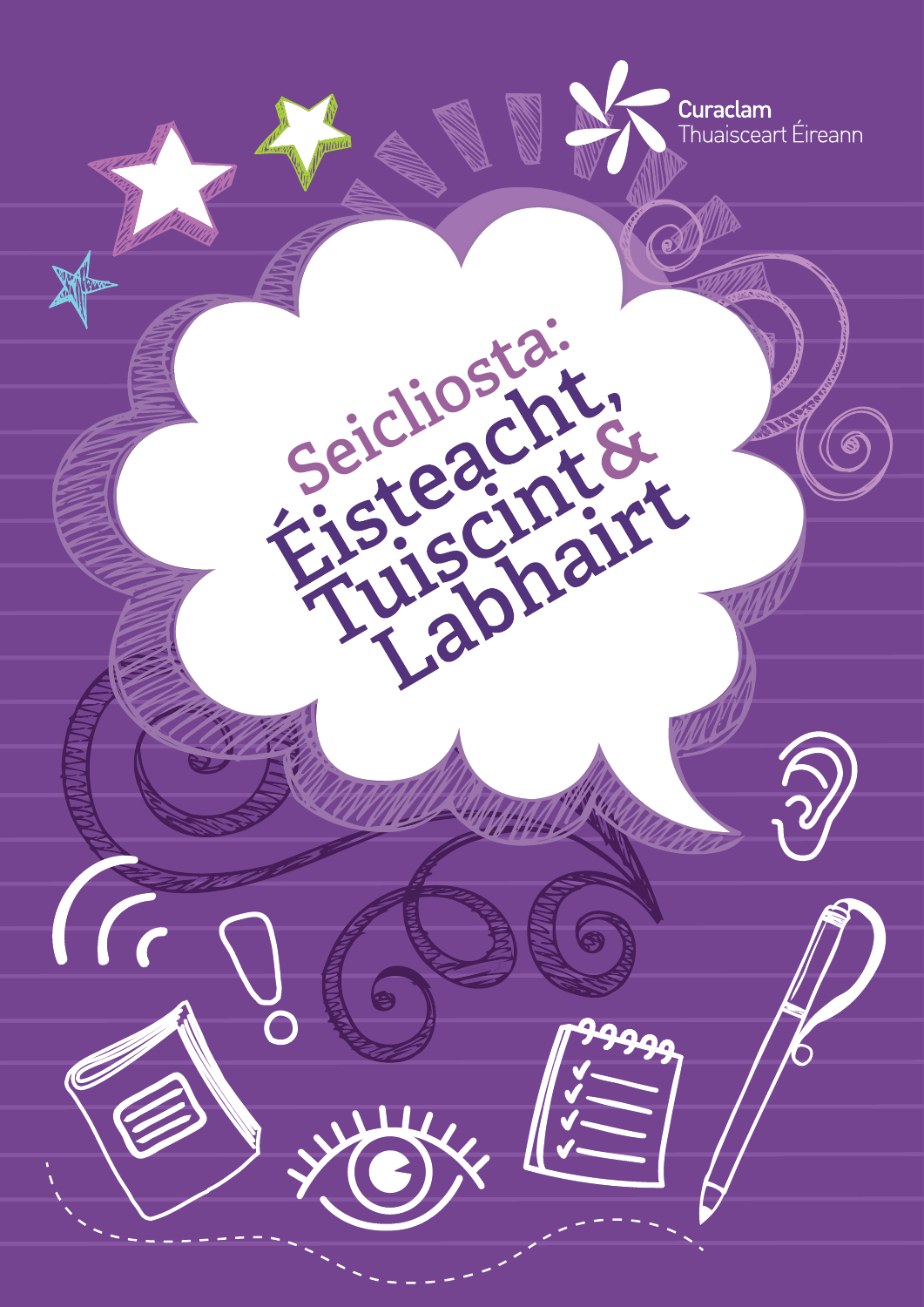## **Do dhearcadh a chur in iúl**

- Cuir do bharúil agus an dóigh a mothaíonn tú in iúl ach cinntigh go bhfuil fáthanna agat a thacaíonn leis na barúlacha sin.
- Má tá dearcadh agat ag tús díospóireachta, mínigh go gairid agus go soiléir é.
- Bain úsáid as frása láidir le do dhearcadh a chur in iúl, mar shampla 'Mothaím go láidir go …', 'Tá sé iontach soiléir go…'
- Amharc sna súile ar na daoine agus tú ag léiriú do dhearcaidh.
- Déan plé le do dhearcadh a fhorbairt is féidir leat do bharúil a athrú faoi ghnéithe de do dhearcadh de réir mar a chluineann tú tuilleadh eolais.
- Bí ag súil go mbeidh daoine ag easaontú faoi dhearcthaí, agus fan stuama má tharlaíonn sin.
- Déan do mhachnamh roimh ré faoi argóintí arbh fhéidir a thógáil in éadan do dhearcaidh agus ullmhaigh frith-argóintí.
- Eist le ceisteanna a théann in éadan do dhearcaidh agus freagair go soiléir iad – ná déan neamhaird díobh.
- Glac leis nach mbeidh an freagra i gcónaí agat ar cheisteanna a chuirtear ort. Ní gá go lagófar do dhearcadh mar gheall air seo, fad is nach dtarlaíonn sé go rómhinic.
- Cuir ceisteanna faoi dhearcthaí atá éagsúil ó do cheannsa. Déan iarracht amharc ar rudaí ar dhóigheanna eile.
- Ná bíodh eagla ort do dhearcadh a athrú más féidir leat seasamh leis seo.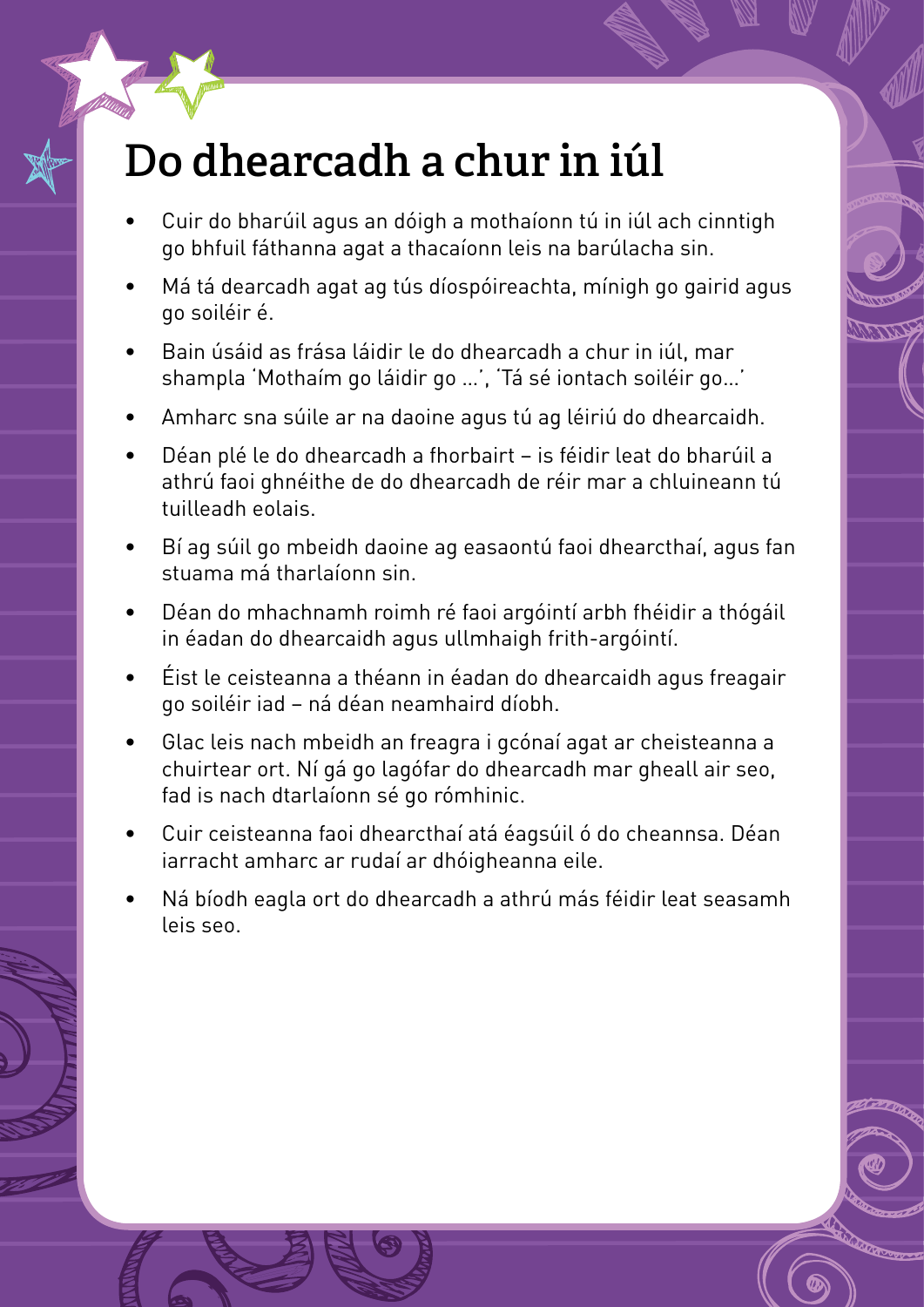## **Ceisteanna a chur**

- Ná bíodh imní ort ceist a chur.
- Léirigh meas ar dhaoine agus tú ag cur ceisteanna.
- Bíonn ceisteanna fíor-thábhachtach le go mbeidh rath ar an labhairt agus éisteacht.
- Nuair a bhíonn tú ag obair i ngrúpa, cuir tús leis an chomhrá le ceist, mar shampla 'An bhfuil a fhios ag gach duine cad é atá le déanamh againn?'
- Cuir ceisteanna oscailte a spreagann na daoine eile páirt a ghlacadh, mar shampla 'An bhfuil tuairim ag duine ar bith le tús a chur leis an chomhrá?'
- Tabhair uchtach don duine fhaiteach páirt a ghlacadh trí cheist a chur air/uirthi agus a (h)ainm a lua ag tús na ceiste, mar shampla 'A Sheáin, cad é do bharúil faoi …?'
- Bí dearfach nuair a chuirtear ceisteanna ort tabharfaidh sin muinín dóibh go bhfuil sé ar do chumas freagra a thabhairt.
- Bain úsáid as na buntéarmaí ceisteacha: cé, cad é, cá huair, cá háit, cad chuige agus cad é an dóigh.
- Cuir ceisteanna reitriciúla le daoine a spreagadh chun machnamh níos doimhne a dhéanamh ar an cheist.
- Cuir cúpla ceist ghairid in áit ceann amháin fada.
- Mura dtuigeann tú ceist a cuireadh, cuir sin in iúl.
- Déan iarracht a chinntiú go mbíonn cothromaíocht idir líon na gceisteanna a chuireann tú agus a mhinice a thugann tú freagra ar cheisteanna daoine eile.
- Smaoinigh ar a bhfuil ar eolas agat cheana féin agus an rud atá le foghlaim agat, ansin cuir ceisteanna leis an bhearna eatarthu a líonadh agus do thuiscint a shoiléiriú.
- Cuimhnigh gur féidir gurb iad na ceisteanna is fearr na ceisteanna is deacra a fhreagairt.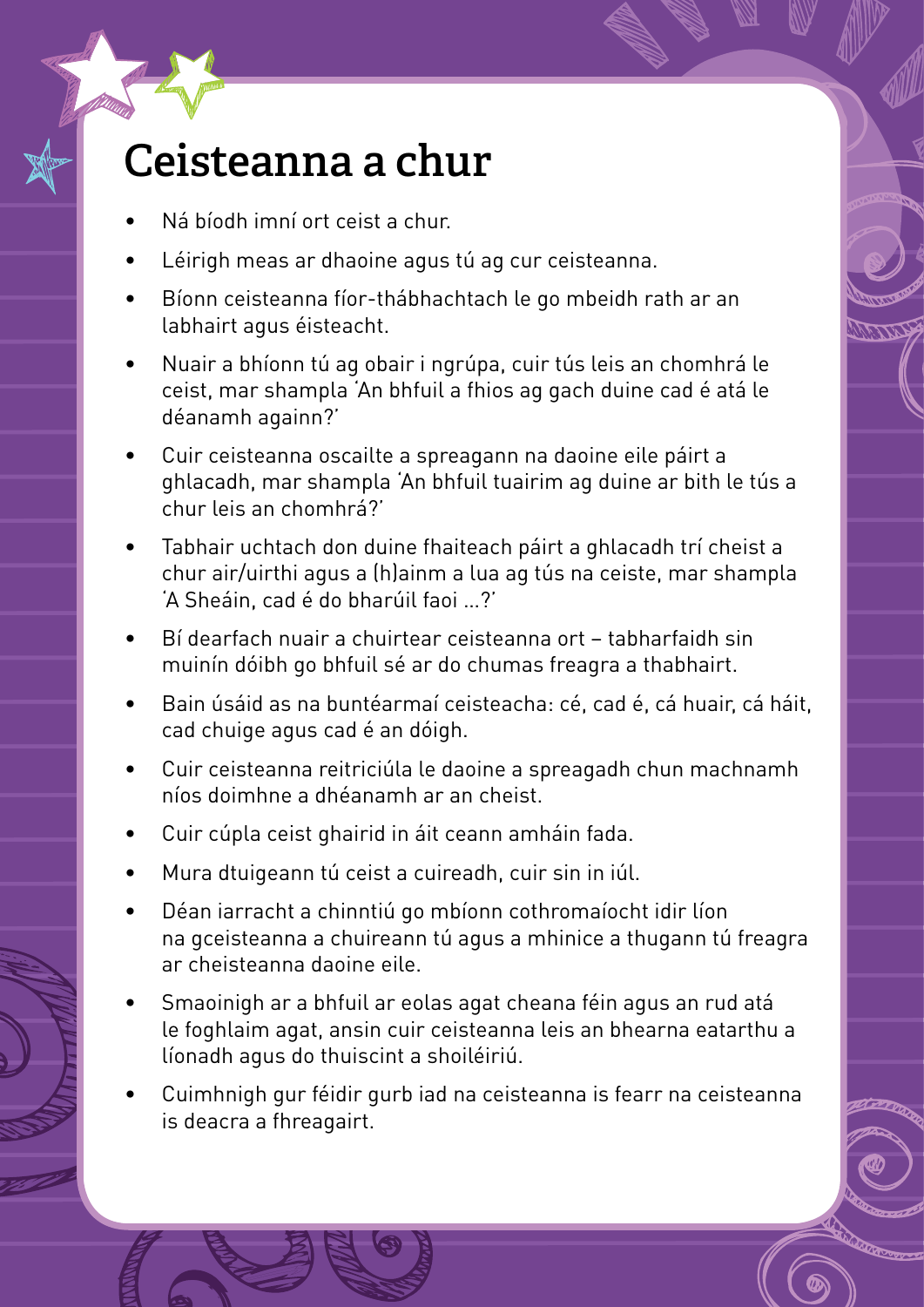#### **Comharthaíocht choirp** (Obair ghrúpa)

- Má bhíonn grúpa ina suí thart ar thábla, ba cheart go mbeadh an méid céanna spáis ag gach duine.
- Cuir na suíocháin amach sa dóigh is go mbeidh gach duine ag díriú ar an lár.
- Ná tiontaigh do dhroim le duine ar bith sa ghrúpa.
- Ná bíodh do chuid uillinneacha ar an tábla, nó má chromann tú isteach ní bheidh daoine eile sa ghrúpa ábalta na daoine eile a fheiceáil.
- Amharc sna súile ar dhaoine eile le linn an chomhrá
- Ná déan dearmad gur féidir leis an chuma atá ar d'aghaidh míle focal a chur in iúl. Mar shampla, cuirtear iontas in iúl nuair a dhéantar na súile a leathnú; cuirtear míthuiscint in iúl nuair a chuireann tú roic i do mhalaí súile.
- Ná léirigh do bharúil trí do shúile a chasadh.
- Nuair a labhraíonn duine nua, tiontaigh rud beag le hamharc orthu.
- Taispeáin do dhaoine go bhfuil suim agat iontu, ag amharc orthu agus ag sméideadh do chinn ó am go ham agus tú ag éisteacht leo.
- Agus tú ag caint, is féidir le gotha gnúise bheith ina chuidiú le go gcluinfear do theachtaireacht go soiléir. Mar shampla, má bhíonn níos mó ná cúpla pointe le déanamh agat, is féidir leat béim a chur orthu trí chuntas a dhéanamh ar do mhéara.
- Bí cinnte go léiríonn tú meas ar dhaoine eile i gcónaí tríd an chomharthaíocht choirp agus na gothaí gnúise a úsáideann tú.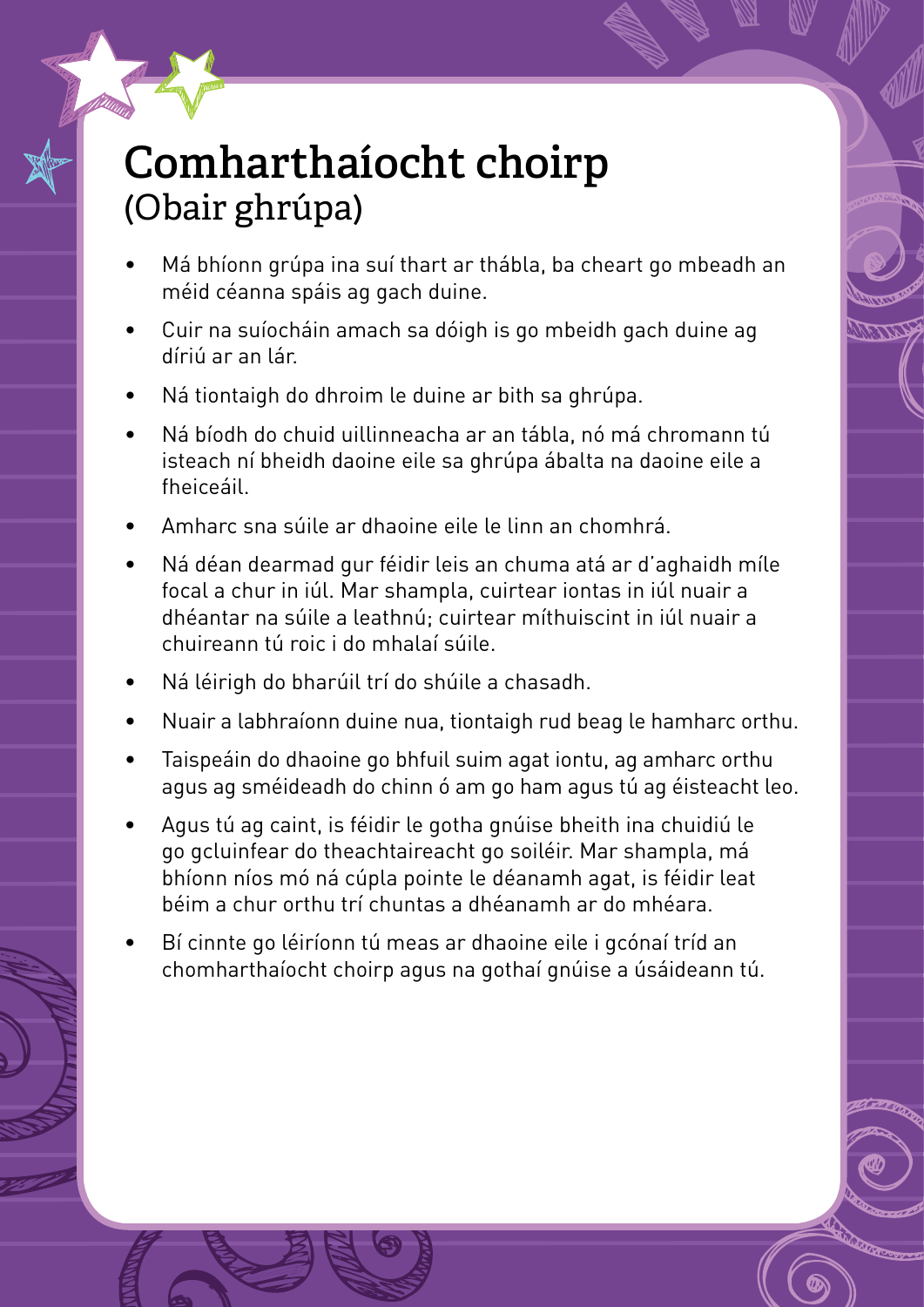### **Comharthaíocht choirp** (Cur i láthair)

- Bí cinnte go bhfuil tú i do sheasamh mar is ceart. Seas go díreach agus coinnigh do ghuaillí siar.
- Léirigh muinín trí do chomharthaíocht choirp. Fiú mura mothaíonn tú muiníneach, má ligeann tú ort féin go bhfuil féinmhuinín agat, creidfidh daoine eile sin fosta.
- Bíodh do chomharthaíocht choirp ag teacht le foirmiúlacht na hócáide. Mar shampla, más ócáid iontach foirimiúil í nó má bhíonn tú i do sheasamh ag léachtán, is dócha go bhfanfaidh tú in aon áit amháin. Mura mbíonn an ócáid chomh foirmiúil sin, is dócha go mbeidh tú ag siúl thart.
- Déan aoibh gháire leis an lucht éisteachta ó am go ham.
- Ná fill do lámha ar d'ucht.
- Más gá, bíodh do lámha snaidhmthe le chéile agat go scaoilte os comhair do choirp ach ná seas mar sin an t-am ar fad.
- Amharc ar an lucht féachana an t-am ar fad. Má bhíonn tú ag baint úsáid as scáileán, ná léigh go díreach uaidh. Coinnigh súil ar a bhfuil ar an scáileán trí ríomhaire glúine a chur os do chomhair áit éigin cóngarach duit.
- Bíodh cuma na spéise ar d'aghaidh. Má bhíonn tusa dubh dóite, beidh an lucht féachana dubh dóite fosta.
- Smaoinigh ar do chuid gothaíochta féin agus déan iarracht an ghothaíocht a dhéanann tú go minic a choinneáil faoi smacht, mar shampla, do chuid gruaige a chíoradh le do lámh nó luascadh ar do shála.
- Agus tú ag labhairt, tiontaigh do chloigeann go mall le hamharc ar an lucht féachana. Ná déan dearmad de na daoine atá go díreach os do chomhair nó i bhfad uait i gcúinní an tseomra.
- Lena léiriú go bhfuil tú ag éisteacht go cúramach agus an lucht féachana ag labhairt nó ag cur ceisteanna, amharc ar an duine atá ag labhairt agus sméid nó claon do chloigeann.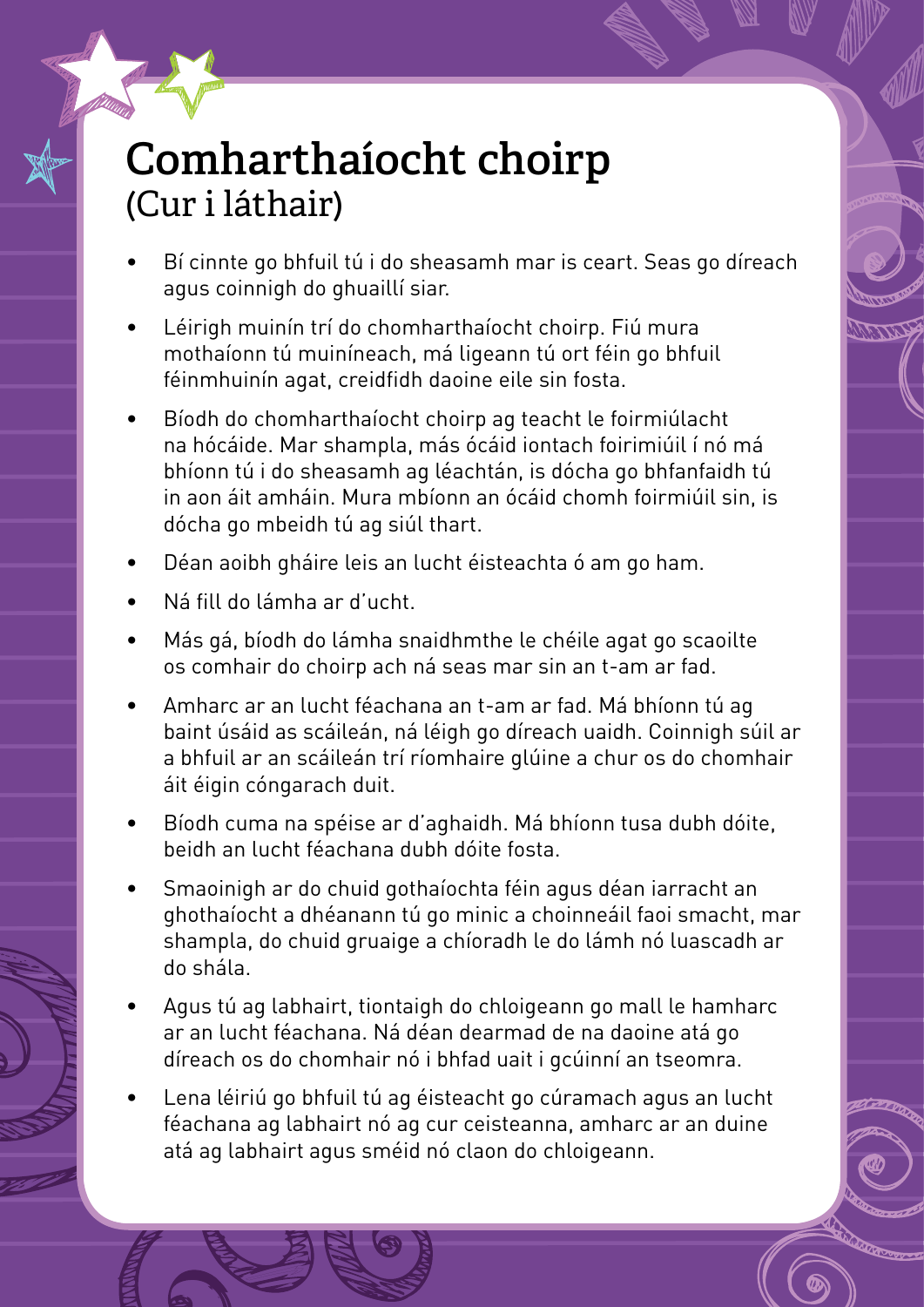# **Plé Éifeachtach Grúpa**

- Lean treoracha
- Bí cinnte go mbíonn tú páirteach sa phlé.
- Bí eolach ar do chomharthaíocht choirp. Bí ar do shuaimhneas ach bíodh do chomharthaíocht choirp fóirsteanach don suíomh.
- Ná déan dearmad de na pearsantachtaí éagsúla atá sa ghrúpa.
- Leag síos róil sula dtosaíonn tú, mar shampla cathaoirleach leis an ghrúpa a stiúradh agus leis an phlé a choinneáil ag bogadh ar aghaidh.
- I dtús báire, abair cad é an tasc agus bí cinnte go n-aontaíonn gach duine ar na spriocanna atá le baint amach.
- Bí eolach ar chúrsaí ama agus cloígh leis an teorainn ama.
- Cuimhnigh nach féidir plé a dhéanamh gan easaontú, ach bíodh meas agat ar dhaoine.
- Cuir ceisteanna leis an chomhrá a choinneáil ag dul agus le daoine eile a spreagadh lena bpointí a fhorbairt.
- Ná lig do dhuine amháin seilbh a ghlacadh ar an phlé: spreag gach aon duine le páirt a bheith acu ann.
- Má bhíonn baill den ghrúpa ciúin, bain úsáid as a n-ainmneacha agus tú ag labhairt leo agus cuir ceist orthu faoina dtuairimí le go mbeidh siad páirteach ann.
- Má bhíonn clonscairt phearsantachta idir tú féin agus duine éigin. dírigh ar an topaic agus ní orthusan.
- Smaoinigh faoin rud atá á phlé agaibh ó pheirspictíochtaí éagsúla.
- Glac ról abhcóide an dhiabhail: is ionann sin agus pointí a dhéanamh nach gá go n-aontófá leo, ar mhaithe le dearcadh eile a nochtadh.
- Cuir críoch leis an phlé cúpla bomaite sula mbeidh an t-am istigh ionas go mbeidh deis agat achoimre a dhéanamh.